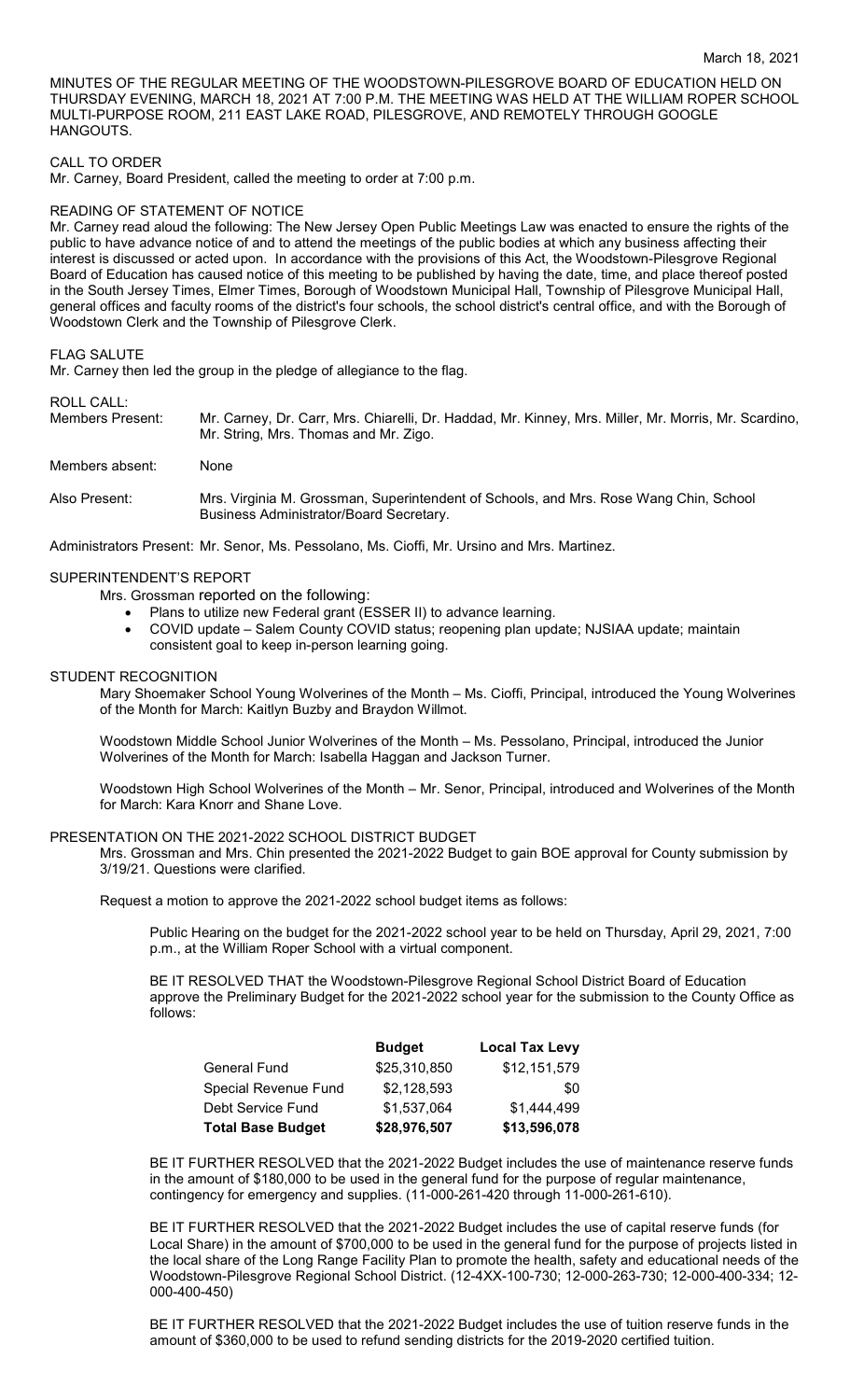BE IT FURTHER RESOLVED that the 2021-2022 Budget includes adjustments for the use of banked cap, in accordance with N.J.A.C. 6A:23A-10.3(b), in the amount of \$187,374. The district has fully exhausted all eligible statutory spending authority and must increase the base budget in the amount of \$187,374 for the purpose of maintaining the academic program in compliance with the state and local academic goals.

BE IT FURTHER RESOLVED, that the Woodstown-Pilesgrove Regional School District, in accordance with N.J.A.C. 6A:23A-7.3(a) establishes a maximum travel expenditure for the 2021-2022 school year not to exceed \$85,000.

Motion made by: Robert Scardino Motion seconded by: Maricia Chiarelli **Voting** Nelson Carney – Yes Richard Carr – Yes Maricia Chiarelli – Yes Victoria Haddad – Yes Michael Kinney – No Eileen C. Miller – Yes Richard C. Morris, Jr. – Yes Robert Scardino – Yes Jeffrey String – Yes Shonta Thomas – Yes Travis Zigo – Yes

AUDIENCE PARTICIPATION (Agenda items only) - None

### APPROVAL OF MINUTES

Motion to approve the following minutes as recommended by the School Business Administrator: February 18, 2021 – Work Session Minutes February 25, 2021 – Regular Meeting and Executive Session Minutes

Motion made by: Richard C. Morris, Jr. Motion seconded by: Maricia Chiarelli Voting Nelson Carney – Yes Richard Carr – Yes Maricia Chiarelli – Yes Victoria Haddad – Yes Michael Kinney – Yes Eileen C. Miller – Yes Richard C. Morris, Jr. – Yes Robert Scardino – Yes Jeffrey String – Yes Shonta Thomas – Yes Travis Zigo – Yes

### INSTRUCTION/CURRICULUM

Motion to approve the following as recommended by the Superintendent: Jennifer Sherburne to attend the Advanced Strategies for MSL Group Instruction on 5/11/21 - 5/13/21. Cost not to exceed \$649.

March 2021 fundraiser list. (see page \_\_\_)

2021-2022 School Calendar.

Approval of the Harassment, Intimidation and Bullying report dated 2/18/21- 3/11/21 and to provide notification letters as required to the parents/guardians advising that this information has been provided to the Board of Education.

Motion made by: Robert Scardino Motion seconded by: Richard C. Morris, Jr. Voting Nelson Carney – Yes Richard Carr – Yes Maricia Chiarelli – Yes Victoria Haddad – Yes Michael Kinney – Yes Eileen C. Miller – Yes Richard C. Morris, Jr. – Yes Robert Scardino – Yes Jeffrey String – Yes Shonta Thomas – Yes Travis Zigo – Yes

# ADMINISTRATION/PERSONNEL

Motion to approve the following as recommended by the Superintendent: Leave of absence for Richard Senor from 4/12/2021 through 4/30/2021.

McKinney-Vento extra duty list. (see page \_\_\_)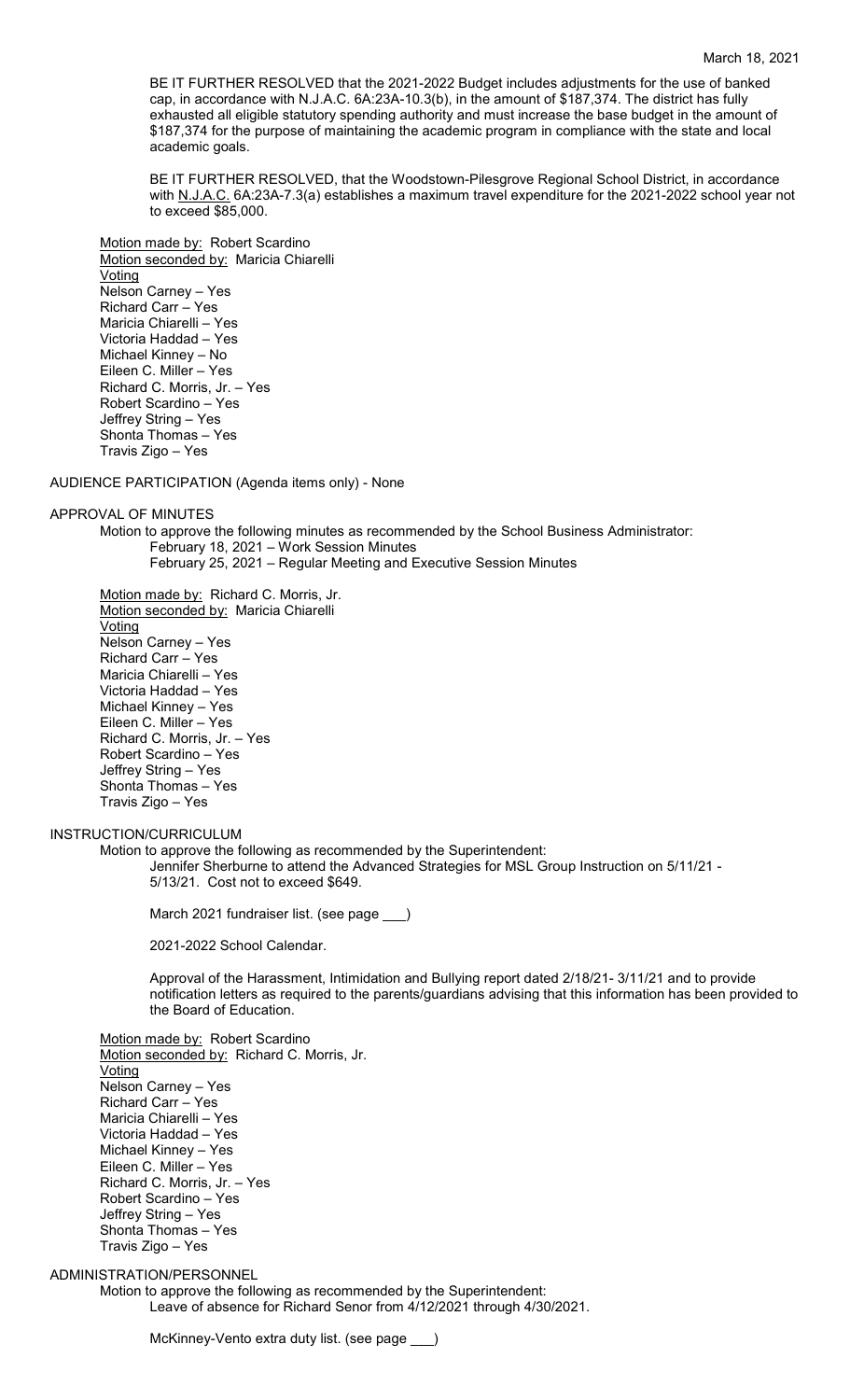Michelle Spaventa as the Acting Principal at the Woodstown-Pilesgrove Regional High School effective 4/12/2021 through 4/30/2021. Stipend - \$59.28/hour x up to 2 hours per day

Motion made by: Maricia Chiarelli Motion seconded by: Robert Scardino Voting Nelson Carney – Yes Richard Carr – Yes Maricia Chiarelli – Yes Victoria Haddad – Yes Michael Kinney – Yes Eileen C. Miller – Yes Richard C. Morris, Jr. – Yes Robert Scardino – Yes Jeffrey String – Yes Shonta Thomas – Yes Travis Zigo – Yes

Motion to approve the following as recommended by the Superintendent (voting not applicable to sending district representatives):

Leave of absence for Jamie Morgan from 3/19/21 through approximately 5/3/21. (NOTE: Motion was previously approved due to date change.)

Motion made by: Maricia Chiarelli Motion seconded by: Robert Scardino Voting Nelson Carney – Yes Richard Carr – Yes Maricia Chiarelli – Yes Victoria Haddad – Yes Eileen C. Miller – Yes Robert Scardino – Yes Jeffrey String – Yes Shonta Thomas – Yes Travis Zigo – Yes

## OPERATIONS/FINANCE

Motion to approve the following financial reports as recommended by the School Business Administrator: (see Board Minutes Financial Back-up Binder for details).

Pursuant to N.J.A.C. 6A:23A-16.10 (c)3, I certify that as of January 31, 2021, no budgetary line item account has obligations and payments (contractual orders) which in total exceed the amount appropriated by the Woodstown-Pilesgrove Regional Board of Education pursuant to N.J.S.A. 18A:22-8.1 and N.J.S.A. 18A:22-8.2 and no budgetary line item account has been over-expended in violation of N.J.A.C. 6:23- 16.10 (a)1.

\_\_\_\_\_\_\_\_\_\_\_\_\_\_\_\_\_\_\_\_\_\_\_\_\_\_\_\_\_ \_\_\_\_\_\_\_\_\_\_\_\_\_\_\_\_\_\_\_\_\_\_\_\_ Board Secretary **Date** 

The January 31, 202, preliminary final Report of the Treasurer of School Funds for the 2020-2021 school year is in agreement with the January 31, 2021, preliminary Report of the Board Secretary, pending audit.

Pursuant to N.J.A.C. 6A:23A-16.10(c)4, that the Woodstown-Pilesgrove Regional Board of Education certifies that as of January 31, 2021, and after review of the Secretary's Monthly Financial Report and the Treasurer's Monthly Financial Report and upon consultation with the appropriate district officials, to the best of the Board's knowledge, no major account or fund has been over-expended in violation of N.J.A.C. 6A:23A-16.10(a)1 and that sufficient funds are available to meet the district's financial obligations for the remainder of the fiscal year.

EFT's for February 2021, additional hand check payments for February 2021, and payment list for the month of March 2021.

Transfer of funds as previously approved by the Superintendent pursuant to 18A:22-8.1 for the month of January 2021.

Additional financial reports as follows:

Student Activities and Athletics for the month of February 2021. Scholarships for the month of February 2021. Odyssey of the Mind for the month of February 2021. Cafeteria Report for the month of February 2021. Woodstown Community School for the month of February 2021.

Motion made by: Maricia Chiarelli Motion seconded by: Richard C. Morris, Jr. **Voting** Nelson Carney – Yes Richard Carr – Yes Maricia Chiarelli – Yes Victoria Haddad – Yes Michael Kinney – Yes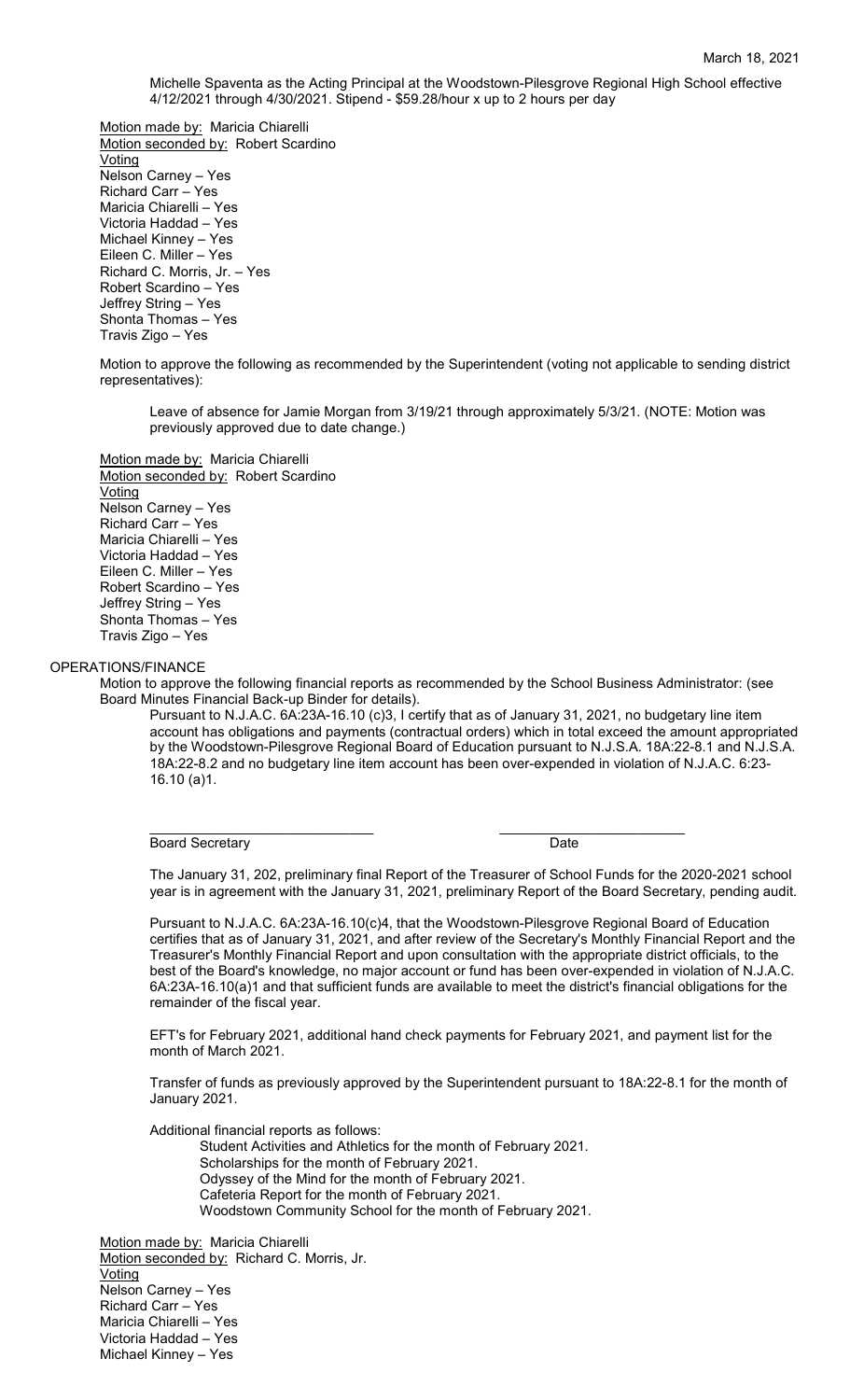Motion to approve the following as recommended by the School Business Administrator:

Modify the Child Study Team Shared Services Agreement (previously approved at the January Work Session on January 21, 2021) between the Woodstown-Pilesgrove Regional School District Board of Education, and collectively with Alloway School District and Upper Pittsgrove School District, for the duration from January 11, 2021 to June 30, 2021. Upper Pittsgrove will terminate from the Agreement effective May 27, 2021, as per the established 90-day clause in the Agreement. Staff salaries and stipends will be reduced by the prorated amount for services rendered to Upper Pittsgrove between May 28, 2021 to June 30, 2021. Upper Pittsgrove will pay \$6,176.03 (in lieu of \$7,091.00) in May 2021 and \$0.00 (in lieu of \$7,091.00) in June 2021. All other aspects of the Agreement stay the same.

Tuition contract with Salem County Vocational School District for the 2021-2022 school year in the amount of \$220,725.00 plus 2019-2020 adjusted tuition in the amount of \$1,505.00.

Contract with Salem County Special Services School District for the attendance of student NJSmart #1071673701, effective February 16, 2021 for 81 total days in the amount of \$24,530.00 for the 2020- 2021 school year.

CSI Software Support renewal agreement in the amount of \$9,084.00 and Cloud Storage and Access in the amount of \$4,200.00 for the 2021-2022 school year.

Request to add Speech Buds, LLC (Suzanne Van Sciver) to the approved CST Service Provider list with a retroactive start date of March 8, 2021 at \$95.00 per hour.

Submission and acceptance of the New Jersey Case Grant for Fiscal Year 2021 in the amount of \$4,960.19.

Revision of the previously approved Title I and IIA Instructor salaries for the 2020-2021 school year.

Acceptance of the 2018-2019 and 2019-2020 Safety Incentive Award from GCSSDJIF in the amounts of \$1,500.00 (18-19) and \$4,000.00 (19-20).

Change Order #1 from Aliano Brothers General Construction, Inc. associated with installation of the field hockey scoreboard in the final net amount of \$6,979.91. The original amount of the change order was \$14,957.59. As a result of damage to the athletic fields during construction, the district incurred repair costs of \$7,977.68. This cost was deducted from the amount of the change order.

Joint transportation agreement with Pittsgrove Township School District in the amount of \$219.77 per diem for student NJSmart #2384482013.

Motion made by: Maricia Chiarelli

Motion seconded by: Robert Scardino **Voting** Nelson Carney – Yes Richard Carr – Yes Maricia Chiarelli – Yes Victoria Haddad – Yes Michael Kinney – Abstained from the CST agreement only. Eileen C. Miller – Yes Richard C. Morris, Jr. – Abstained from the CST agreement only. Robert Scardino – Yes Jeffrey String – Yes Shonta Thomas – Yes Travis Zigo – Yes

## POLICY

Motion to approve the following policies and regulations for second reading and adoption:

|           | <b>General Policy and Regulation Guides</b>                         |
|-----------|---------------------------------------------------------------------|
| P 0145    | Board Member Resignation and Removal (M) (Revised)                  |
| P 1643    | Family Leave (M) (New)                                              |
| P 2415    | Every Student Succeeds Act (M) (Revised)                            |
| P 2415.01 | Academic Standards, Assessments, and Accountability (M) (Abolished) |
| P 2415.02 | Title I – Fiscal Responsibilities (M) (Revised)                     |
| P 2415.03 | Highly Qualified Teachers (M) (Abolished)                           |
| P 2415.05 | Student Surveys, Analysis, and/or Evaluations (M) (Revised)         |
| P 2415.20 | Every Student Succeeds Act Complaints (M) (Revised)                 |
| P 3431.1  | Family Leave (M) (Abolished)                                        |
| P 4125    | Employment of Support Staff Members (M) (Revised)                   |
| P4431.1   | Family Leave (M) (Abolished)                                        |
| P 3431.3  | New Jersey Family Leave Insurance Program (Abolished)               |
| P 4431.3  | New Jersey Family Leave Insurance Program (Abolished)               |
| P 5330.01 | Administration of Medical Cannabis (M) (Revised)                    |
| P 6360    | Political Contributions (M) (Revised)                               |
| P 8330    | Student Records (M) (Revised)                                       |
| P 9713    | Recruitment by Special Interest Groups (M) (Revised)                |
|           |                                                                     |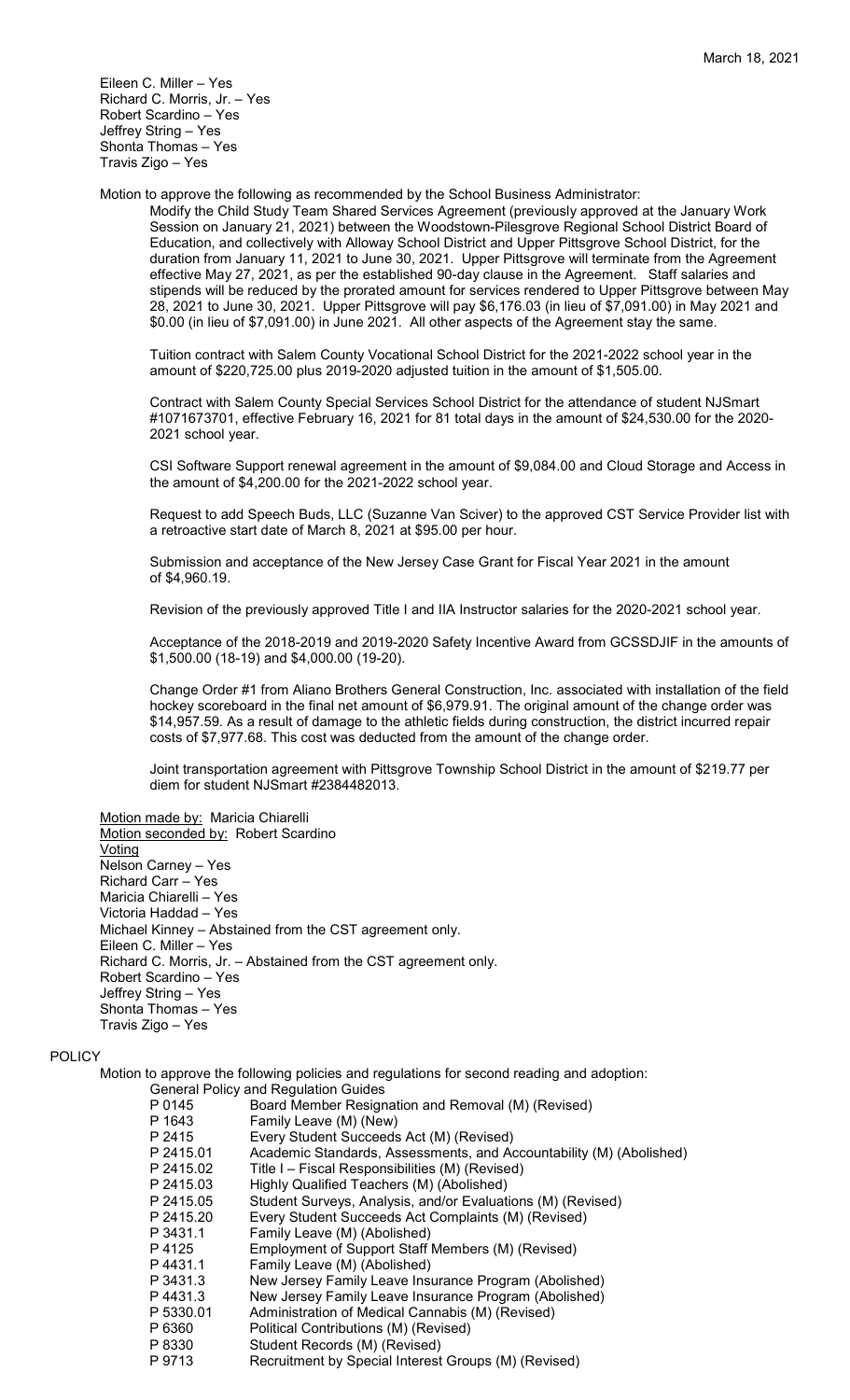| P 7425    | Lead Testing of Water in Schools (M) (Revised)      |
|-----------|-----------------------------------------------------|
| P 7430    | School Safety (M) (Abolished)                       |
| R 1642    | Earned Sick Leave Law (M) (Revised)                 |
| R 2415.20 | Every Student Succeeds Act Complaints (M) (Revised) |
| R 5330.01 | Administration of Medical Cannabis (M) (Revised)    |
| R 7425    | Lead Testing of Water in Schools (M) (New)          |
| R 7430    | School Safety (M) (Abolished)                       |
|           |                                                     |

Motion made by: Maricia Chiarelli Motion seconded by: Robert Scardino Voting Nelson Carney – Yes Richard Carr – Yes Maricia Chiarelli – Yes Victoria Haddad – Yes Michael Kinney – Yes Eileen C. Miller – Yes Richard C. Morris, Jr. – Yes Robert Scardino – Yes Jeffrey String – Yes Shonta Thomas – Yes Travis Zigo – Yes

# OLD BUSINESS – None.

NEW BUSINESS – Mrs. Chiarelli inquired whether it makes sense to explore a different venue for Board meetings.

### REPORTS

Rose Chin, School Business Administrator gave updates on the following:

February Cafeteria profitability. Fire Alarm project update. Order status of the driver's education car. Superintendent's search – process and next steps to expect. Mrs. Chin polled the Board as to who plans to attend in-person versus virtually.

### BOARD REPORTS

President -- Mr. Carney had nothing to report.

# Sending Districts

Upper Pittsgrove Township -- Mr. Michael Kinney reported on the roof and window replacement initiative; COVID impact – 90% attendance, school in session  $\frac{1}{2}$  days 5 days per week.

Alloway Township -- Mr. Richard Morris reported on COVID impact – 20% virtual school attendance; shared his taxpayer's guide analysis by district.

#### Liaison Reports

NJSBA Delegate Report – Mrs. Miller stated that NJSBA has virtual meetings on their website.

SACC Report – Ms. Thomas had nothing to report.

AG Report – Mr. Zigo reported on the delivery and setup of the chicken coop. Electric will be run. Materials have been donated. They will hatch hens in the Spring. Mrs. Miller will be attending to the chicks over the summer.

PTO Report – Mr. Scardino reported on Grandparents Day and other fundraisers.

School Foundation Report – Dr. Carr had nothing to report.

CARE Report – Mr. String had nothing to report.

Marlton Recreational Field Report – Dr. Carr had nothing to report.

Pilesgrove Township Report – Mr. String gave a budget update; impact of the new marihuana rules; land use/master plan re-examined.

Woodstown Borough Report – Mrs. Chiarelli reported that the COVID policy is under evaluation; discussed MSS carpool order control issues.

### AUDIENCE PARTICIPATION (Non-Agenda items only) - None

#### IMPORTANT DATES

April 22, 2021 – Work Session Meeting, 6:00 p.m. WRS with a virtual component.

April 29, 2021 – Public Hearing on Budget/Regular Meeting, 7:00 p.m. WRS with a virtual component.

### GOOD OF THE ORDER

Mrs. Chiarelli inquired about Curriculum and CST hires timeline and process. Mrs. Grossman provided clarification.

Mr. Morris discussed a NJFamily.com article listing Woodstown and Pilesgrove Township in the top five towns to live in Salem County.